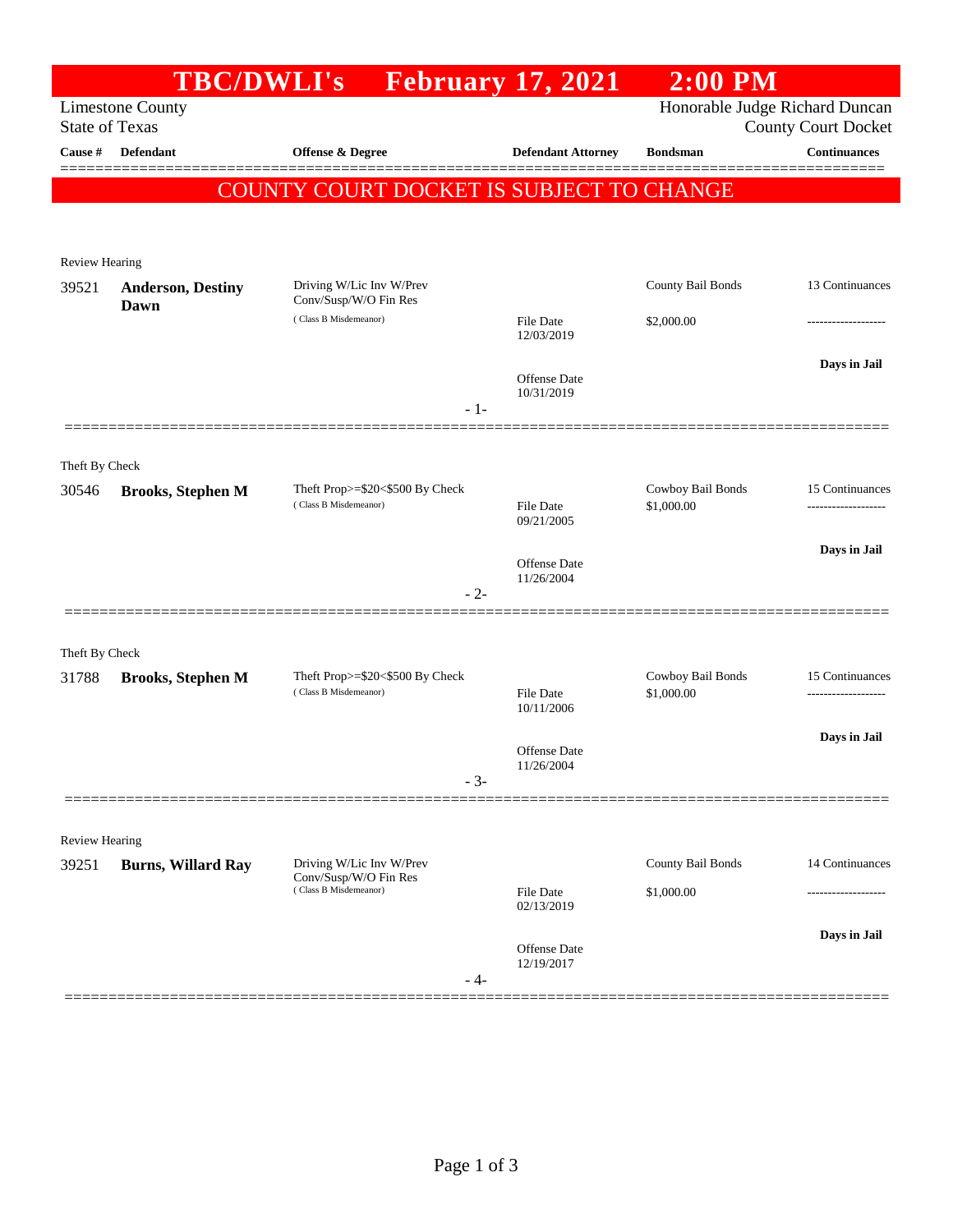|                       | <b>TBC/DWLI's</b>            |                                                              | <b>February 17, 2021</b>          | $2:00$ PM                         |                                        |
|-----------------------|------------------------------|--------------------------------------------------------------|-----------------------------------|-----------------------------------|----------------------------------------|
| <b>State of Texas</b> | <b>Limestone County</b>      | Honorable Judge Richard Duncan<br><b>County Court Docket</b> |                                   |                                   |                                        |
| Cause #               | Defendant                    | Offense & Degree                                             | <b>Defendant Attorney</b>         | <b>Bondsman</b>                   | <b>Continuances</b>                    |
|                       |                              | COUNTY COURT DOCKET IS SUBJECT TO CHANGE                     |                                   |                                   |                                        |
|                       |                              |                                                              |                                   |                                   |                                        |
| Theft By Check        |                              |                                                              |                                   |                                   |                                        |
| 39484                 | <b>Hall, Michael Anthony</b> | Theft Prop $>=$ \$750 $<$ \$2,500                            |                                   | Freebird Bail Bonds               | 15 Continuances                        |
|                       |                              | (Class A Misdemeanor)                                        | File Date<br>10/01/2019           | \$1,000.00                        | -------------------                    |
|                       |                              |                                                              | <b>Offense Date</b>               |                                   | Days in Jail                           |
|                       |                              |                                                              | 12/03/2018<br>$-5-$               |                                   |                                        |
|                       |                              |                                                              |                                   |                                   |                                        |
| Theft By Check        |                              |                                                              |                                   |                                   |                                        |
| 39485                 | <b>Hall, Michael Anthony</b> | Theft Prop >=\$100<\$750<br>(Class B Misdemeanor)            | <b>File Date</b>                  | Freebird Bail Bonds<br>\$1,000.00 | 15 Continuances<br>------------------- |
|                       |                              |                                                              | 10/01/2019                        |                                   |                                        |
|                       |                              |                                                              | <b>Offense Date</b><br>11/29/2018 |                                   | Days in Jail                           |
|                       |                              |                                                              | - 6-                              |                                   |                                        |
| <b>Review Hearing</b> |                              |                                                              |                                   |                                   |                                        |
| 38564                 | <b>Hamilton</b> , Jeremy     | Driving W/Lic Inv W/Prev                                     |                                   | Chase Chapman's Bail              | 7 Continuances                         |
|                       | <b>Scott</b>                 | Conv/Susp/W/O Fin Res<br>(Class B Misdemeanor)               | File Date                         | Bonds<br>\$2,000.00               |                                        |
|                       |                              |                                                              | 07/10/2017                        |                                   | Days in Jail                           |
|                       |                              |                                                              | <b>Offense Date</b><br>05/16/2017 |                                   |                                        |
|                       |                              |                                                              | $-7-$                             |                                   |                                        |
| Theft By Check        |                              |                                                              |                                   |                                   |                                        |
| 39481                 | Lujuan, Tristy Lynn          | Theft Prop $>= $100 < $750$                                  |                                   | County Bail Bonds                 | 3 Continuances                         |
|                       |                              | (Class B Misdemeanor)                                        | <b>File Date</b><br>10/01/2019    | \$1,000.00                        |                                        |
|                       |                              |                                                              | Offense Date                      |                                   | Days in Jail                           |
|                       |                              |                                                              | 03/19/2019<br>$-8-$               |                                   |                                        |
|                       |                              |                                                              |                                   |                                   |                                        |